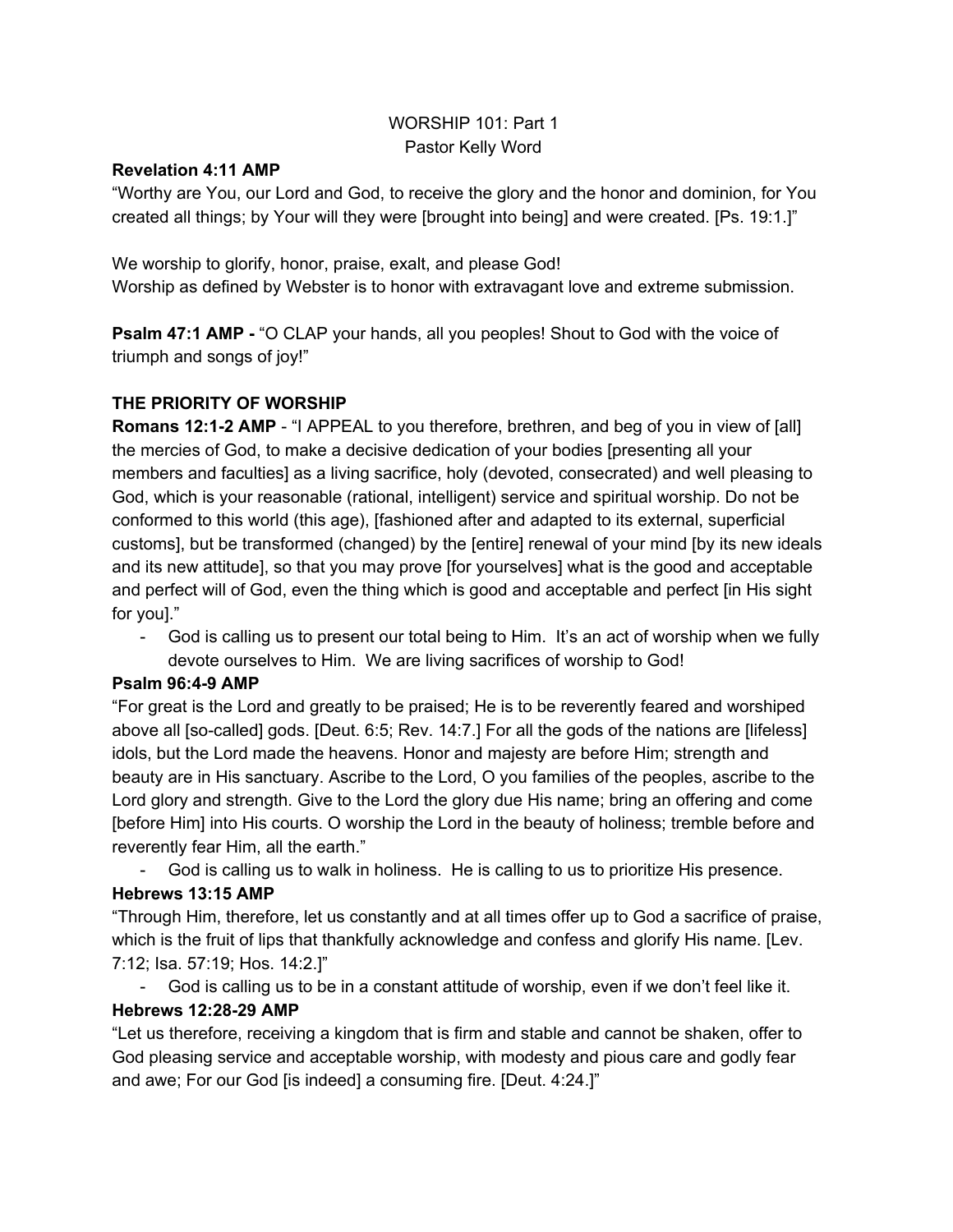# **THE PERSON WE WORSHIP**

# **John 4:2024 AMP**

"Our forefathers worshiped on this mountain, but you [Jews] say that Jerusalem is the place where it is necessary and proper to worship. Jesus said to her, Woman, believe Me, a time is coming when you will worship the Father neither [merely] in this mountain nor [merely] in Jerusalem. You [Samaritans] do not know what you are worshiping [you worship what you do not comprehend]. We do know what we are worshiping [we worship what we have knowledge of and understand], for [after all] salvation comes from [among] the Jews. A time will come, however, indeed it is already here, when the true (genuine) worshipers will worship the Father in spirit and in truth (reality); for the Father is seeking just such people as these as His worshipers. God is a Spirit (a spiritual Being) and those who worship Him must worship Him in spirit and in truth (reality)."

- God is calling us to quit going through the motions, and be mindful of what we are doing.
- God is calling us to KNOW WHO WE WORSHIP!

# **Exodus 20:25 AMP**

"I am the Lord your God, Who has brought you out of the land of Egypt, out of the house of bondage. You shall have no other gods before or besides Me. You shall not make yourself any graven image [to worship it] or any likeness of anything that is in the heavens above, or that is in the earth beneath, or that is in the water under the earth; You shall not bow down yourself to them or serve them; for I the Lord your God am a jealous God, visiting the iniquity of the fathers upon the children to the third and fourth generation of those who hate Me, [Isa. 42:8; 48:11.]"

Think about this: Would you continue to worship God if, from this day forward, God's miraculous signs and wonders were not so profoundly evident in your life? Would God still be worthy of your worship? Or is your worship completely dependent upon the abundance of God's blessings upon your life? Do you only worship God for what he can do for you?

# **THE PROMISE OF WORSHIP**

**Exodus 25:8-9 AMP** - "Let them make Me a sanctuary, that I may dwell among them. [Heb. 8:1, 2; 10:1.] And you shall make it according to all that I show you, the pattern of the tabernacle or dwelling and the pattern of all the furniture of it."

**Psalm 22:3 AMP** - "But You are holy, O You Who dwell in [the holy place where] the praises of Israel [are offered]."

# **Jeremiah 29:1113 AMP**

"For I know the thoughts and plans that I have for you, says the Lord, thoughts and plans for welfare and peace and not for evil, to give you hope in your final outcome. Then you will call upon Me, and you will come and pray to Me, and I will hear and heed you. Then you will seek Me, inquire for, and require Me [as a vital necessity] and find Me when you search for Me with all your heart. [Deut. 4:29-30.]"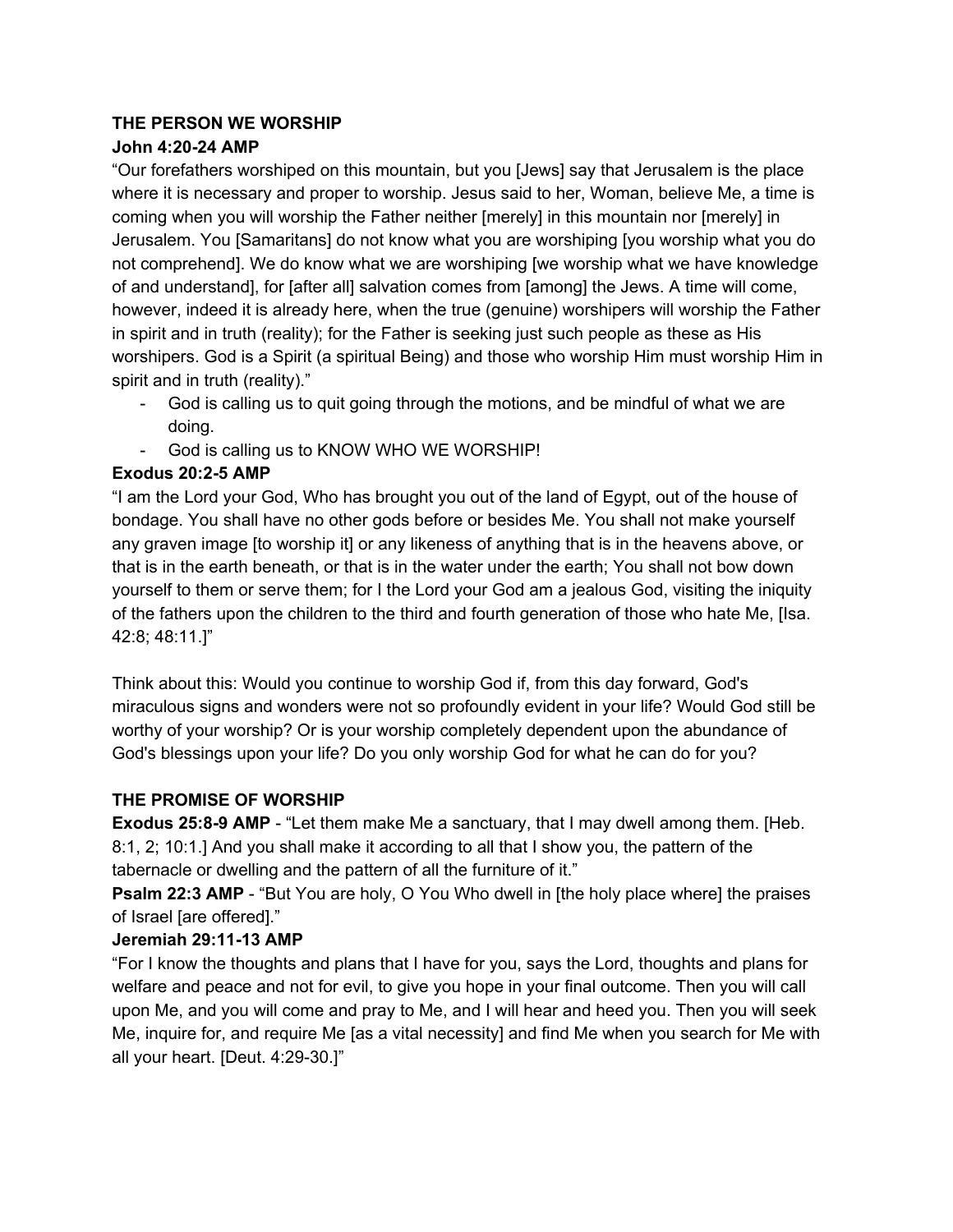The biblical patterns of worship involve all the aspects of the human personality: physical, emotional, intellectual, and spiritual.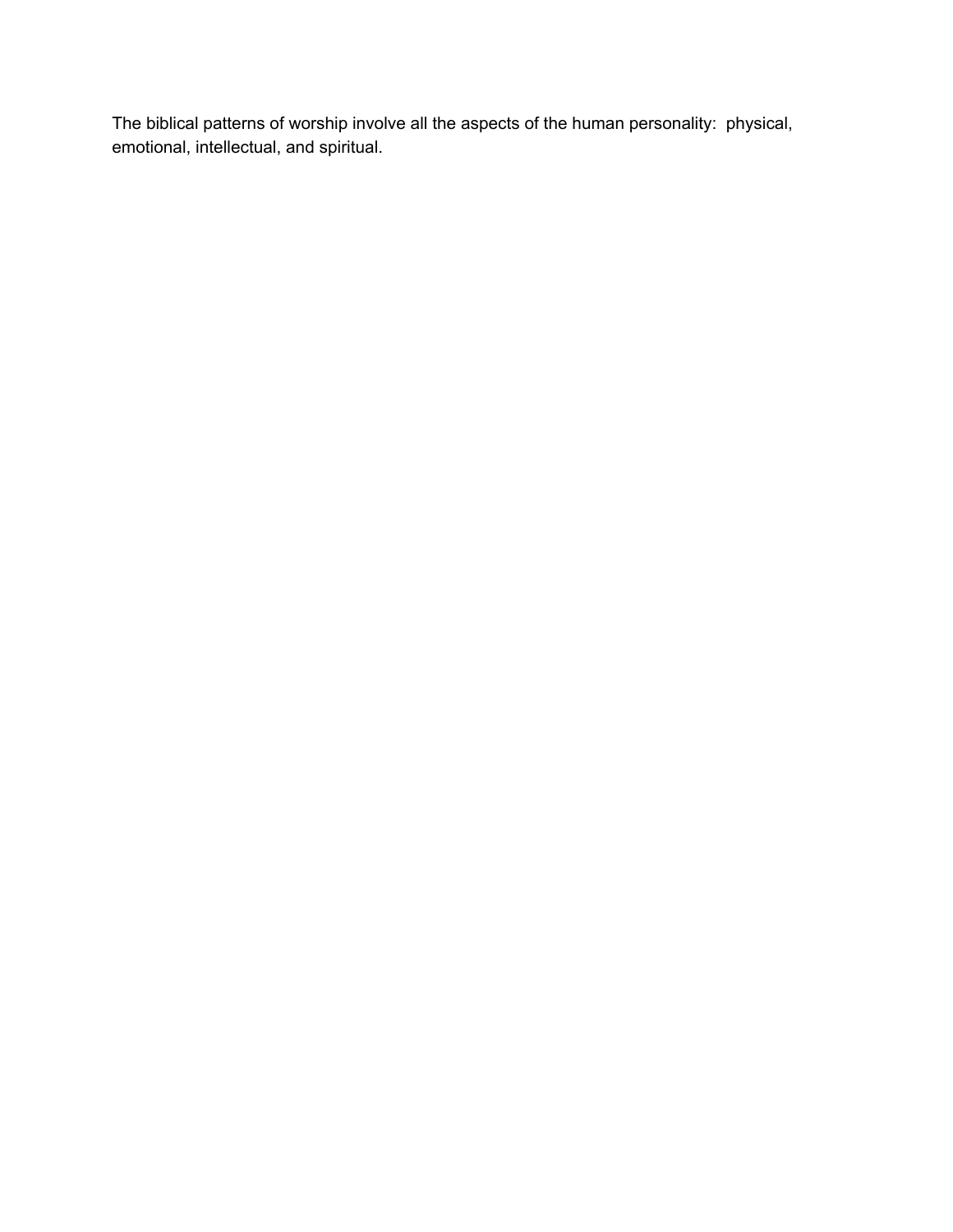### **Worship 101: Part 2 10 Ways to Worship Without Music Pastor Kelly Word**

#### **PSALM 100 AMP**

"MAKE A joyful noise to the Lord, all you lands! Serve the Lord with gladness! Come before His presence with singing! Know (perceive, recognize, and understand with approval) that the Lord is God! It is He Who has made us, not we ourselves [and we are His]! We are His people and the sheep of His pasture. [Eph. 2:10.] Enter into His gates with thanksgiving and a thank offering and into His courts with praise! Be thankful and say so to Him, bless and affectionately praise His name! For the Lord is good; His mercy and loving-kindness are everlasting, His faithfulness and truth endure to all generations."

#### **PSALM 100 The Message Bible**

"On your feet now—applaud GOD! Bring a gift of laughter, sing yourselves into his presence. Know this: GOD is God, and God, GOD. He made us; we didn't make him. We're his people, his well-tended sheep. Enter with the password: "Thank you!" Make yourselves at home, talking praise. Thank him. Worship him. For GOD is sheer beauty, all-generous in love, loyal always and ever."

#### **WORSHIP THROUGH PRAYER**

#### **Matthew 6:513 KJV**

"And when thou prayest, thou shalt not be as the hypocrites are: for they love to pray standing in the synagogues and in the corners of the streets, that they may be seen of men. Verily I say unto you, They have their reward. But thou, when thou prayest, enter into thy closet, and when thou hast shut thy door, pray to thy Father which is in secret; and thy Father which seeth in secret shall reward thee openly. But when ye pray, use not vain repetitions, as the heathen do: for they think that they shall be heard for their much speaking. Be not ye therefore like unto them: for your Father knoweth what things ye have need of, before ye ask him. After this manner therefore pray ye: Our Father which art in heaven, Hallowed be thy name. Thy kingdom come. Thy will be done in earth, as it is in heaven. Give us this day our daily bread. And forgive us our debts, as we forgive our debtors. And lead us not into temptation, but deliver us from evil: For thine is the kingdom, and the power, and the glory, for ever. Amen."

#### **Ephesians 6:18 AMP**

"Pray at all times (on every occasion, in every season) in the Spirit, with all [manner of] prayer and entreaty. To that end keep alert and watch with strong purpose and perseverance, interceding in behalf of all the saints (God's consecrated people)."

#### **GET IN THE HABIT OF READING THE BIBLE**

#### **2 Timothy 3:1417 AMP**

"But as for you, continue to hold to the things that you have learned and of which you are convinced, knowing from whom you learned [them], And how from your childhood you have had a knowledge of and been acquainted with the sacred Writings, which are able to instruct you and give you the understanding for salvation which comes through faith in Christ Jesus [through the leaning of the entire human personality on God in Christ Jesus in absolute trust and confidence in His power, wisdom, and goodness]. Every Scripture is God-breathed (given by His inspiration) and profitable for instruction, for reproof and conviction of sin, for correction of error and discipline in obedience, [and] for training in righteousness (in holy living, in conformity to God's will in thought, purpose, and action), So that the man of God may be complete and proficient, well fitted and thoroughly equipped for every good work."

#### **Joshua 1:8 AMP**

"This Book of the Law shall not depart out of your mouth, but you shall meditate on it day and night, that you may observe and do according to all that is written in it. For then you shall make your way prosperous, and then you shall deal wisely and have good success."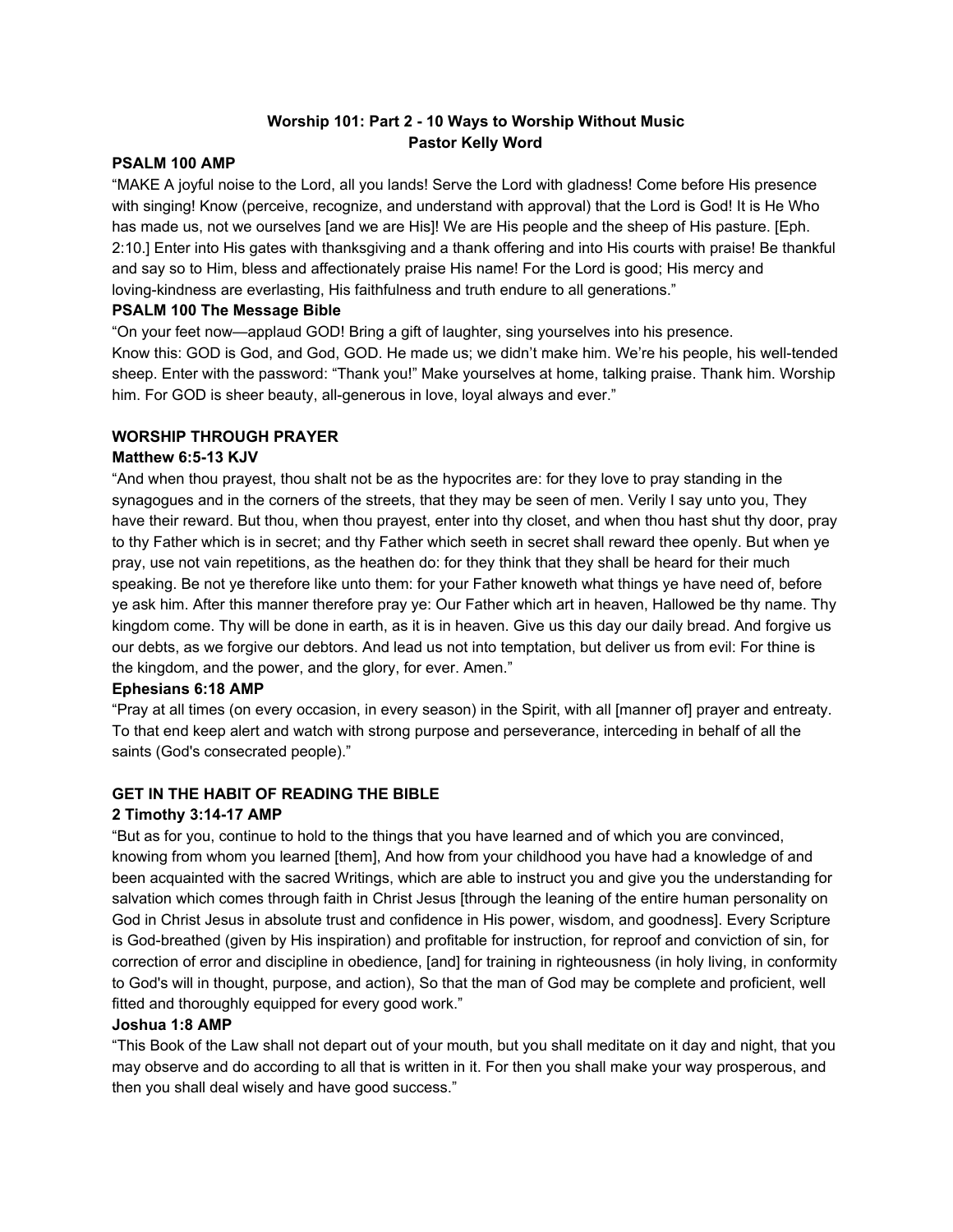#### **1 Peter 2:13 AMP**

"SO BE done with every trace of wickedness (depravity, malignity) and all deceit and insincerity (pretense, hypocrisy) and grudges (envy, jealousy) and slander and evil speaking of every kind. Like newborn babies you should crave (thirst for, earnestly desire) the pure (unadulterated) spiritual milk, that by it you may be nurtured and grow unto [completed] salvation, Since you have [already] tasted the goodness and kindness of the Lord. [Ps. 34:8.]"

#### **OBEY GOD**

#### **Psalm 119:911 AMP**

"How shall a young man cleanse his way? By taking heed and keeping watch [on himself] according to Your word [conforming his life to it]. With my whole heart have I sought You, inquiring for and of You and yearning for You; Oh, let me not wander or step aside [either in ignorance or willfully] from Your commandments. [II Chron. 15:15.] Your word have I laid up in my heart, that I might not sin against You."

#### **John 14:15 AMP**

"If you [really] love Me, you will keep (obey) My commands."

#### **1 John 5:14 AMP**

"EVERYONE WHO believes (adheres to, trusts, and relies on the fact) that Jesus is the Christ (the Messiah) is a born-again child of God; and everyone who loves the Father also loves the one born of Him (His offspring). By this we come to know (recognize and understand) that we love the children of God: when we love God and obey His commands (orders, charges)–[when we keep His ordinances and are mindful of His precepts and His teaching]. For the [true] love of God is this: that we do His commands [keep His ordinances and are mindful of His precepts and teaching]. And these orders of His are not irksome (burdensome, oppressive, or grievous). For whatever is born of God is victorious over the world; and this is the victory that conquers the world, even our faith."

#### **Psalm 119:2935 AMP**

"Remove from me the way of falsehood and unfaithfulness [to You], and graciously impart Your law to me. I have chosen the way of truth and faithfulness; Your ordinances have I set before me. I cleave to Your testimonies; O Lord, put me not to shame! I will [not merely walk, but] run the way of Your commandments, when You give me a heart that is willing. Teach me, O Lord, the way of Your statutes, and I will keep it to the end [steadfastly]. Give me understanding, that I may keep Your law; yes, I will observe it with my whole heart. [Prov. 2:6; James 1:5.] Make me go in the path of Your commandments, for in them do I delight." **Deuteronomy 6:18 AMP**

"You shall diligently keep the commandments of the Lord your God and His exhortations and His statutes which He commanded you. And you shall do what is right and good in the sight of the Lord, that it may go well with you and that you may go in and possess the good land which the Lord swore to give to your fathers,"

#### **BECOME A GIVER**

#### **Deuteronomy 15:10 AMP**

"You shall give to him freely without begrudging it; because of this the Lord will bless you in all your work and in all you undertake."

#### **Deuteronomy 16:17 AMP**

"Every man shall give as he is able, according to the blessing of the Lord your God which He has given you." **Proverbs 21:26 AMP**

"He covets greedily all the day long, but the [uncompromisingly] righteous gives and does not withhold. [II Cor. 9:6-10.1"

#### **1 Chronicles 29:913 AMP**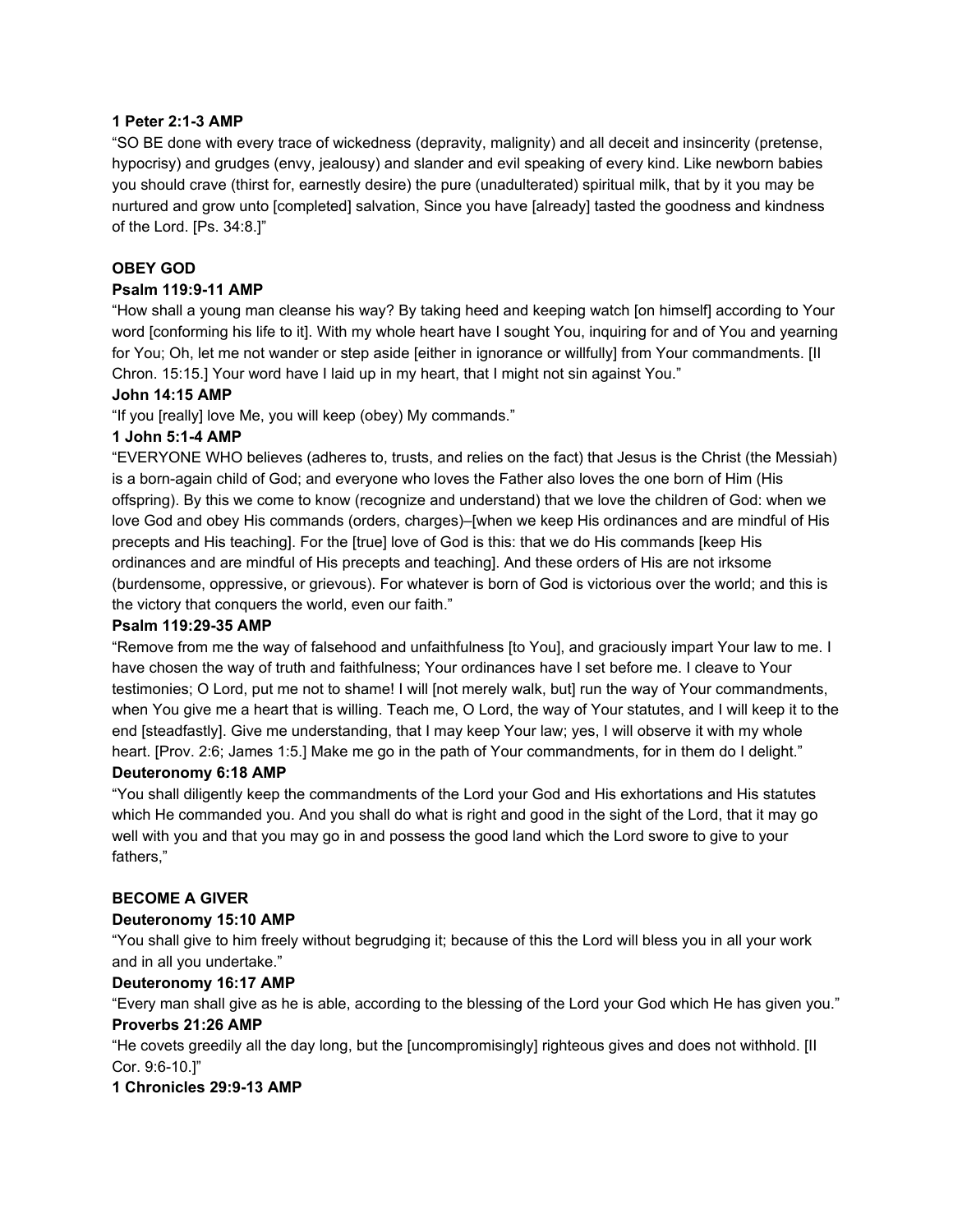"Then the people rejoiced because these had given willingly, for with a whole and blameless heart they had offered freely to the Lord. King David also rejoiced greatly. Therefore David blessed the Lord before all the assembly and said, Be praised, adored, and thanked, O Lord, the God of Israel our [forefather], forever and ever. Yours, O Lord, is the greatness and the power and the glory and the victory and the majesty, for all that is in the heavens and the earth is Yours; Yours is the kingdom, O Lord, and Yours it is to be exalted as Head over all. Both riches and honor come from You, and You reign over all. In Your hands are power and might; in Your hands it is to make great and to give strength to all. Now therefore, our God, we thank You and praise Your glorious name and those attributes which that name denotes."

#### **2 Corinthians 9:68 AMP**

"[Remember] this: he who sows sparingly and grudgingly will also reap sparingly and grudgingly, and he who sows generously [that blessings may come to someone] will also reap generously and with blessings. Let each one [give] as he has made up his own mind and purposed in his heart, not reluctantly or sorrowfully or under compulsion, for God loves (He takes pleasure in, prizes above other things, and is unwilling to abandon or to do without) a cheerful (joyous, "prompt to do it") giver [whose heart is in his giving]. [Prov. 22:9.] And God is able to make all grace (every favor and earthly blessing) come to you in abundance, so that you may always and under all circumstances and whatever the need be self-sufficient [possessing enough to require no aid or support and furnished in abundance for every good work and charitable donation]."

#### **BUILD DEEP RELATIONSHIPS WITH OTHER CHRISTIANS**

### **1 Thessalonians 5:11 AMP**

"Therefore encourage (admonish, exhort) one another and edify (strengthen and build up) one another, just as you are doing."

#### **Ecclesiastes 4:912 AMP**

"Two are better than one, because they have a good [more satisfying] reward for their labor; For if they fall, the one will lift up his fellow. But woe to him who is alone when he falls and has not another to lift him up! Again, if two lie down together, then they have warmth; but how can one be warm alone? And though a man might prevail against him who is alone, two will withstand him. A threefold cord is not quickly broken."

#### **Proverbs 27:17 AMP**

"Iron sharpens iron; so a man sharpens the countenance of his friend [to show rage or worthy purpose]."

#### **1 John 1:7 AMP**

"But if we [really] are living and walking in the Light, as He [Himself] is in the Light, we have [true, unbroken] fellowship with one another, and the blood of Jesus Christ His Son cleanses (removes) us from all sin and guilt [keeps us cleansed from sin in all its forms and manifestations]."

#### **Romans 1:1112 AMP**

"For I am yearning to see you, that I may impart and share with you some spiritual gift to strengthen and establish you; That is, that we may be mutually strengthened and encouraged and comforted by each other's faith, both yours and mine."

#### **SHARE YOUR FAITH**

#### **Matthew 28:1920 AMP**

"Go then and make disciples of all the nations, baptizing them into the name of the Father and of the Son and of the Holy Spirit, Teaching them to observe everything that I have commanded you, and behold, I am with you all the days (perpetually, uniformly, and on every occasion), to the [very] close and consummation of the age. Amen (so let it be)."

**1 Peter 3:15 AMP**